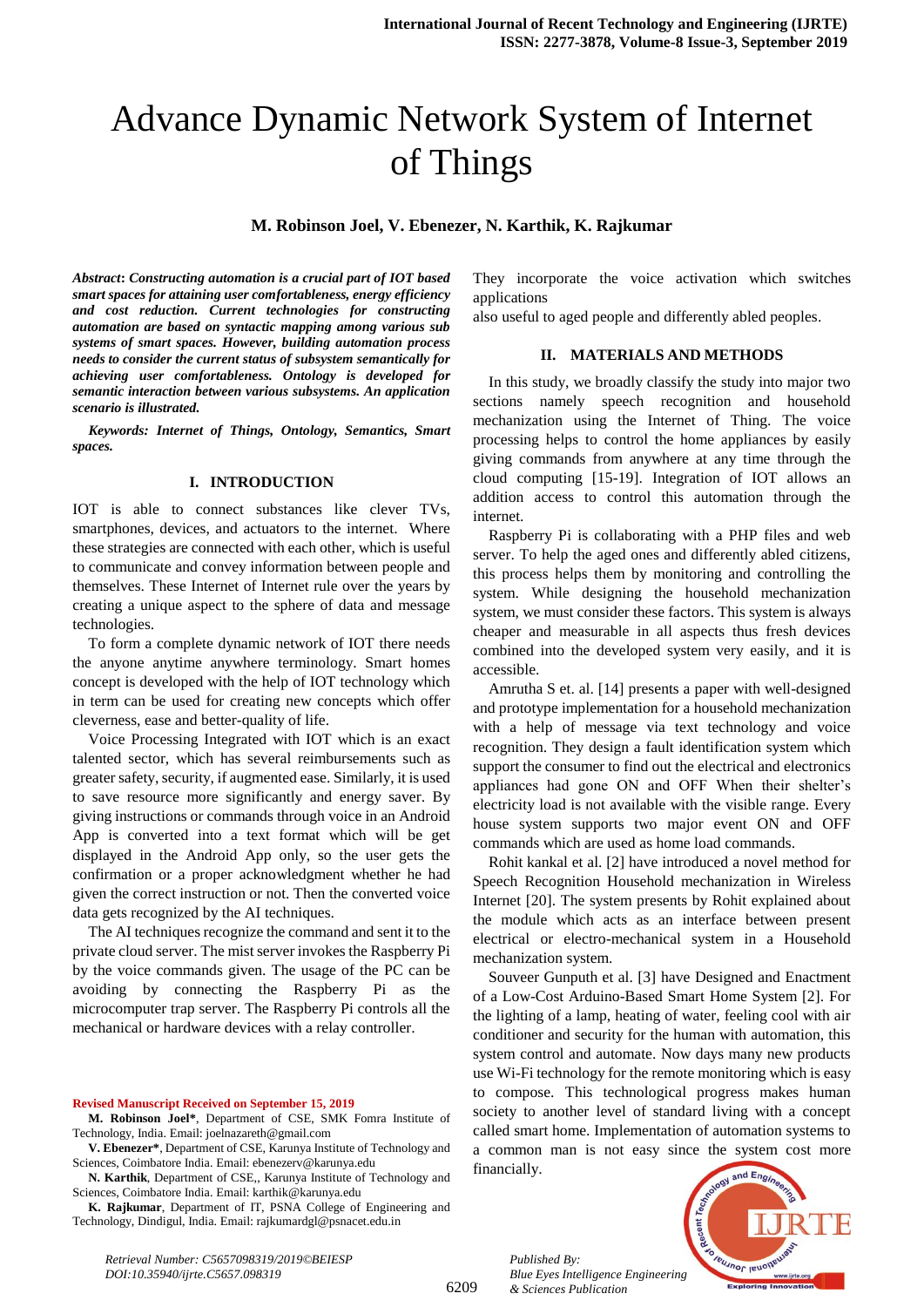But today world research in cheaper microcontrollers for example the Arduino, which can be used to develop and incorporate the majority of features present commercial systems.

The paper explained about highly scalable and cost-effective household mechanization with the help of Arduino systems embedded with microcontrollers which have the capability of connecting home appliance and industrial machines. Manoj Kumar et al. [4] have proposed an efficient method of Household Mechanization Using ZigBee [3]. ZigBee correspondence show offers a most outrageous baud pace of 250 Kbps, yet 115.2 Kbps was used for the microcontroller for sending and tolerating data. This Automation structure was taken a stab at using voice bearings of 35 male and female with different English elocutions. Each individual recorded 35 voice tests so full scale 1225 voice bearings were attempted and the structure precisely apparent 79.8% of them. Speaker articulation, speed, and including clatter impacted the exactness of the system. The precision of this structure is obliged in the extent of 40 m while the affirmation system is exact, up to 80m when given an unquestionable distinguishable pathway transmission.

 S. A. K. Jilani et al. [5] have completed Household Mechanization Through Email Using Raspberry Pi [4]. Here they develop a savvy nuclear family mechanization structure subject to the device Raspberry Pi which examines the message body if the email which is sent. While tolerating the message body of the email is scrutinized by the framed figuring continued into Raspberry Pi and it will resend the attestation to the mail ID. This computation is made in python language, which is default programming language given by raspberry pi. With an IOT application, they can store the results on the web by making a fresh channel of API.

 Mamata Khatu et al. [6] have proposed automated home with the support of IOT technology [5]. The author proposed a concept in this research that, with a goal of achieving maximized automation, they put forward a stated an actual enactment for the Internet of Things. These type of system are very much applied and used to monitor the condition with minimum sensing mechanism. They design to reduce the minimum human intervention by creating a relay between machines and stimulus each other. Clever sensors and transmission of data via the internet are being presented by interconnecting mechanism and the integrated network architecture reliable measurement of parameters. The monitoring system framework is developed with pervasive distributed sensing units which is used to sense. These systems used to aggregate the data for most important reasoning.

Potts et al. [8] proposed a smart home with help of Bluetooth Using application developed in android flat form which helps the smart seekers. They developed a household mechanization which provides convenience, security, and safety using the latest technology. Phones which normal human using are becoming Smartphones that moderateness grows every year. Mobile phone has begun to accept critical occupations in our step by step lives in light of their size and smallness. Nowadays Android phones[7] are used to control home machines which enable the customer to control their home contraptions wherever and at whatever point while at home and extras time spent in checking for the remote-control unit of nuclear family computerization structures since the customer's phone is typically kept close inside reach. This proposed paper demonstrates the execution of a straightforwardness model and the arrangement and of a Bluetooth-based nuclear family mechanization system using an android phone. The arrangement uses an Arduino Mega 2560-r3 board and the home machines are physically connected with input\output ports of this board by methods for exchanges.

Bulbul Bhaskar et al. [12] have arranged Household mechanization without any difficulty AVR-based Board. In this assessment, the arrangement and model use of a Smart Household Mechanization System is proposed. These homes are powerfully moving from conventional changes to a bound together control system. The essential focuses of the Smart Household Mechanization System are to offer a straightforwardness response for farthest point the imperativeness usage, offer assistance and comfort, and make life less difficult.

Javale et al. [1] have proposed a sharp GSM based nuclear family mechanization structure. Their work inquires about the capacity of full home control, which is the objective of family mechanization structures within the near future. The proposed short message organization (SMS) text which the home machines, for instance, tube light, unforeseen system, and security structure can be electronic using nuclear family mechanization development using overall system for the convenient correspondence (GSM) modem by analyzing and execution. This proposed work is prevalently based on the handiness of the GSM show, where they use repeat move speeds which empower the customer to control the target structure away from the private. In the splendid GSM based family mechanization system, they seek after the consecutive correspondence thought and AT headings which helps the producers. Finally, the customers can have prepared to prepared to get analysis status of any home machines leveled out whether diverted on or off remotely from their phones PIC 16F887 microcontroller with the consolidation of GSM outfits the smart mechanized home structure with the perfect baud pace of 9600 bps. Abhishek et. al.[21] implemented home automation system using IoT. It is processed according to the user's needs. Here , sensors are used to store the data which has been forwarded to the cloud. If room temperature gets high i.e hot , fan or air conditioner is switched on. Suni Cheruvu et. al [22] implemented the smart home IoT System. It was mainly focused on Wi-Fi, Bluetooth[9-13], ZigBee and RF Mesh. It can act as a controller for lighting, calculation, security and surveillance etc. It provided plenty of services which is fully based on cloud. Adeniyi Onasanya et. al[23] implemented IoT enabled medical application. It was used for monitoring patient's health , diagnosis and detection of cancer, treatment given for disease. The data had stored in the cloud. Jie et.al [24] implemented wearable IoT system and novel health monitoring system. Both were used to monitor the health and behaviour of patient. It enables patient or user to access all the information from the cloud. Patient could

know their heartbeat, blood pressure and body temperature etc.



*Published By: Blue Eyes Intelligence Engineering & Sciences Publication* 

6210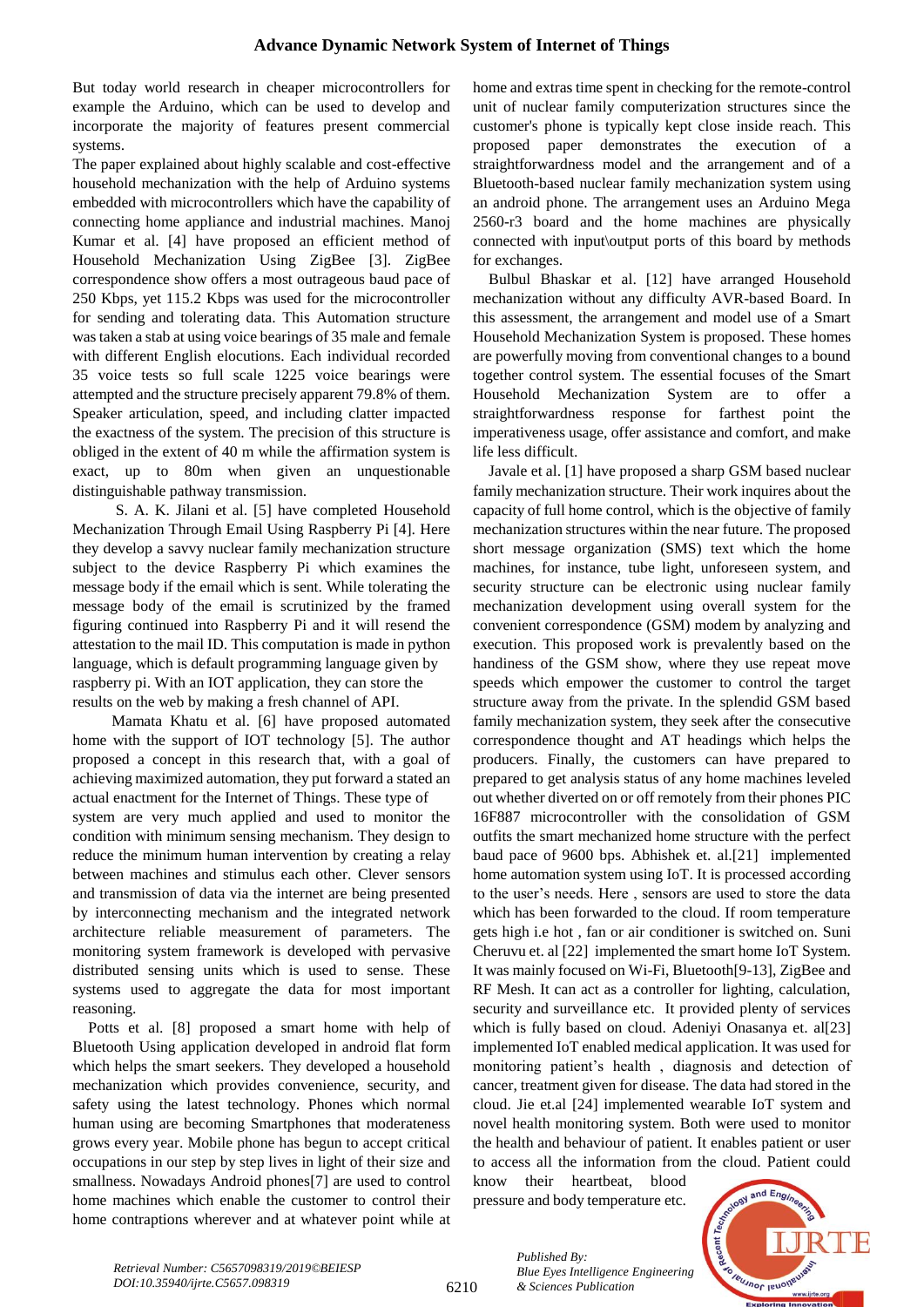Timothy et. al [25] implemented Monitoring and alert IoT system . It was used for calculating air quality, sound pollution and data transmission.

This system is mainly used for avoiding health risk and any potential risk. It was also solved the various security issues. Leo et.al [26] implemented IoT enabled monitoring system. This was used for monitoring the carbon dioxide in the air through NDIR technology. All the relevant data was graphically reported and stored in the cloud. Whenever we wanted to know the air quality, we could get through cloud storage.

#### **III. PROPOSED SYSTEM**

The proposed ontology aims at data sharing among healthcare, environmental monitoring and smart home applications for automating house hold appliances. The hybrid ontology matching is implemented to establish the set of correspondences among various ontologies of smart spaces. For example, in order to switch AC, the value of outside environmental temperature, body temperature of occupant, room temperature is considered. Semantic rule is described with semantic web rule language.



**Fig. 1. Use of ontology for building automation.**

#### **IV. CONCLUSION**

In this paper, Semantic mapping of IoT based smart spaces is proposed which establishes semantic correspondence among various ontologies. The temperature data is shared among smart spaces to automate AC. The scenario of controlling of AC is modeled with RDF and OWL. In future, we would like to consider various ontology alignments in building automation.

#### **REFERENCES**

- 1. D. Javale, M. Mohsin, S. Nandanwar, and M. Shingate, "Household mechanization and Security System Using Android ADK," International Journal of Electronics Communication and Computer Technology (IJECCT), vol. 3, 2013, pp. 382-385.
- 2. Rohit Kankal, Dr. Sangeeta Mishra, Sudeep Lunawat, Prashant Ram, Vivek Gupta, "Interactive Automation Interface Using Android App and Speech Recognition Over Wireless Lan And Internet",International Conference and Workshop on Electronics Telecommunication Engineering, 2017, pp.75-81.
- 3. Souveer Gunputh, Anshu Prakash Murdan, Vishwamitra Oree,"Design and Implementation of a Low-Cost Arduino-Based Smart Home System"2017 9th IEEE International Conference on Communication Software and Networks 978-1-5090-38220/17, 2017.
- 4. Manoj Kumar, Neha, Mukesh Kumar, "Advanced Household mechanization Using ZIGBEE Technology", International Journal of Computer Application Vol. 5, No. 5, 2016, pp.2250-1797.
- 5. S.A. K. Jilani, M. P. Sathish,, D. Girish kumar,"Household mechanization through E-Mail using Raspberry Pi "International Journal of Advanced Research in Electronics and Communication Engineering (IJARECE) Vol.4, No. 9, 2015, pp.50-65.
- 6. Mamata Khatu, Neethu Kaimal, Pratik Jadhav, Syedali Adnan Rizvi, "Implementation of Internet of Things for Household mechanization " International Journal of Emerging Engineering Research and Technology Vol. 3, No. 2, 2015, pp.76-82.
- 7. C. Chiu-Chiao, H. C. Yuan, W. Shiau-Chin, and L. Cheng-Min, "Bluetooth-Based Android Interactive Applications for Smart Living," in 2nd International Conference on Innovations in Bioinspired Computing and Applications (IBICA 2011), 2011, pp. 309-312.
- 8. J. Potts and S. Sukittanon, "Exploiting Bluetooth on Android mobile devices for home security applications," in South eastcon, 2012 Proceedings of IEEE Orlando, pp. 110-118, 2012
- 9. R. A. Ramlee, M. H. Leong, R. S. S. Singh, M. M. Ismail, M. A. Othman, H. A. Sulaiman, et al., "Bluetooth Remote Household mechanization System Using Android Application," The International Journal of Engineering and Science, vol. 2, 2013, pp. 149-153.
- 10. M. Yan and H. Shi, "Smart Living Using Bluetooth Based Android Smartphone," International Journal of Wireless & Mobile Networks, vol. 5, 2013, pp. 65-72.
- 11. C. C. Ko, B. M. Chen, S. Hu, V. Ramakrishnan, C. D. Cheng, Y. Zhuang, et al., "A web-based virtual laboratory on a frequency modulation experiment " IEEE Transactions on Systems, Man, and Cybernetics, Part C: Applications and Reviews, vol. 31, 2001, pp. 295-303.
- 12. Bulbul Bhaskar, R. Swarnalatha, "Smart Household mechanization System using Avr Microcontroller", International Journal of Advanced Technology in Engineering and Science, Volume 3, Issue 2,2015, pp. 234-342.
- 13. Andres Belzunce, Ming Li, Heikki Handroos, "Control system design of a teleoperated omnidirectional mobile robot using ROS", IEEE 11th Conference on Industrial Electronics and Applications (ICIEA) 2016, pp. 1283-1287.
- 14. Amrutha S, Aravind S, Ansu Mathew, Swathy Sugathan, Rajasree R, and Priyalakshmi S, "Speech Recognition Based Wireless Automation of Home Loads- E Home", International Journal of Engineering Science and Innovative Technology (IJESIT) Vol. 4, No. 1, January 2015, pp 179-184.
- 15. V Sakthivelmurugan, R Vimala, KR Aravind Britto, "Star Hotel Hospitality Load Balancing Technique in Cloud Computing Environment" Advances in Big Data and Cloud Computing, 2018, pp 119-126.
- 16. V Sakthivelmurugan, R Vimala, KR Aravind Britto, "Magnum opus of an efficient hospitality technique for load balancing in cloud environment" , Concurrency and Computation: Practice and Experience, Vol.31, No. 14, pp. 1-11,2018.
- 17. V Sakthivelmurgan, R Vimala, K Raj Kumar, "Thershold Max Method for Load Balancing in Cloud Computing", Asian Journal of Research in Social Sciences and Humanities, Vol.7, No. 2, 2017, pp. 640-650.
- 18. Rajkumar.K, Sakthivelmurugan.V "SAKTHI: Scheduling Algorithm K to Hybrid in Cloud Computing", International Journal for Research in Applied Science & Engineering Technology, Vol. 3, No. 5, pp.124-127, 2015.
- 19. Sakthivelmurugan.V, Jancyrani Malli. M, Rajkumar.K, "ROMINO IN ANDROID", International Journal of Recent Trends in Engineering & Research, Volume 2, Issue 12, 2016, pp.69-73.
- 20. Rajkumar K, Ganesh Kumar P, Sakthivelmurugan V "Predicting and Recovering Link Failure Localization (PRLFL) in Wireless Sensor Networks", Asian Journal of Research in Social Sciences and Humanities, Volume 7, Issue 2, 2017, pp. 851-864.
- 21. Abhishek Bhat, Satvik Sharma, Pranav K.R , Monika Rani H.G, " Home automation using Internet of Things", International Research Journal of Engineering and Technology, Vol.4, No.7, 2017, pp.917-920.
- 22. Sunil Cheruvu, Anil Kumar, Ned Smith, David M. Wheeler, "Connectivity Technologies for IoT", Demystifying Internet of Things Security, 2019, pp.347-411.
- 23. Adeniyi Onasanya, authorMaher Elshakankiri, "Smart integrated IoT healthcare system for cancer care",Wireless Networks, 2019, pp.1-16.
- 24. Jie Wan**,** Munassar A. A. H. Al-awlaqi**,** MingSong Li**,** Michael O'Grady**,** Xiang Gu**,** Jin Wang**,** Ning Cao**, "**Wearable IoT enabled real-time health monitoring system**",** EURASIP Journal on Wireless Communications and Networking, 2018, pp. 278-298.



*Retrieval Number: C5657098319/2019©BEIESP DOI:10.35940/ijrte.C5657.098319*

6211

*Published By: Blue Eyes Intelligence Engineering & Sciences Publication*